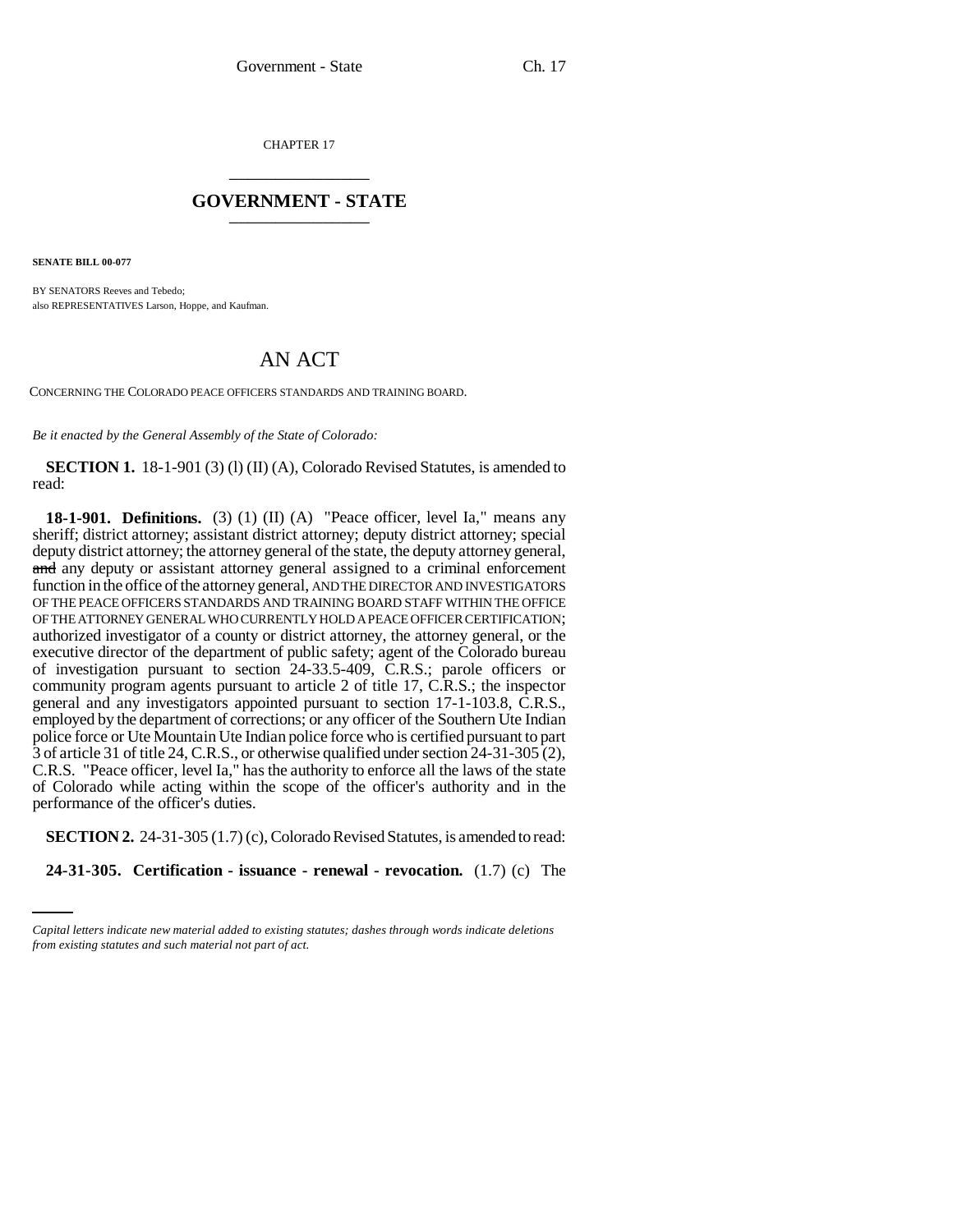P.O.S.T. board may promulgate rules and regulations for the renewal of certification that expired pursuant to paragraph (b). of this subsection  $(1.7)$ ; except that no expired certification shall be renewed if the certificate holder has not served as a peace officer or reserve peace officer within the previous ten years.

**SECTION 3.** 24-31-308 (1) (a) and (2), Colorado Revised Statutes, are amended to read:

**24-31-308. Reciprocity - provisional certificate.** (1) The P.O.S.T. board is authorized to grant a provisional certificate to any person who:

(a) Is currently HAS BEEN authorized to act as a peace officer in another state or federal jurisdiction, excluding the armed forces, FOR AT LEAST THE PRECEDING THREE YEARS AND HAS SERVED AS A CERTIFIED LAW ENFORCEMENT OFFICER IN GOOD STANDING IN SUCH OTHER STATE OR FEDERAL JURISDICTION FOR MORE THAN ONE YEAR;

(2) (a) The P.O.S.T. board is authorized to grant a basic certification to a person who MEETS THE CRITERIA ESTABLISHED FOR BASIC CERTIFICATION BY RULE OF THE P.O.S.T. BOARD.

(b) ANY RULE OF THE P.O.S.T. BOARD ESTABLISHING THE CRITERIA FOR BASIC CERTIFICATION SHALL PROVIDE THAT A BASIC CERTIFICATION WILL BE ISSUED ONLY AFTER AN APPLICANT HAS SUCCESSFULLY DEMONSTRATED TO THE P.O.S.T. BOARD A PROFICIENCY IN ALL SKILL AREAS AS REQUIRED BY SECTION 24-31-305.

(a) Holds a valid provisional certificate; and

(b) (I) Successfully completed approved training in each skills area;

(II) Passes a skills examination in each area;

(III) Demonstrates to the P.O.S.T. board that he or she has met comparable standards in each skills area in another state or federal jurisdiction; or

(IV) Demonstrates to the P.O.S.T. board proficiency in each skills area through any combination of the methods established in subparagraphs (I) to (III) of this paragraph (b).

**SECTION 4.** 29-1-206, Colorado Revised Statutes, is amended to read:

**29-1-206. Law enforcement agreements.** Any county in this state which THAT shares a common border with a county in another state, AND ANY MUNICIPALITY LOCATED IN SUCH A BORDERING COUNTY OF THIS STATE, may enter into an agreement with such THE bordering county OF THE OTHER STATE OR WITH A MUNICIPALITY LOCATED IN THE BORDERING COUNTY OF THE OTHER STATE to provide for reciprocal law enforcement between such counties ENTITIES. Such agreement shall meet the requirements of section 29-1-203 and shall include, but shall not be limited to, an additional requirement that any person who is assigned to law enforcement duty in this state pursuant to such intergovernmental agreement and section 29-5-104 (2) shall be certified as a peace officer in Colorado as provided for in section 24-31-305,